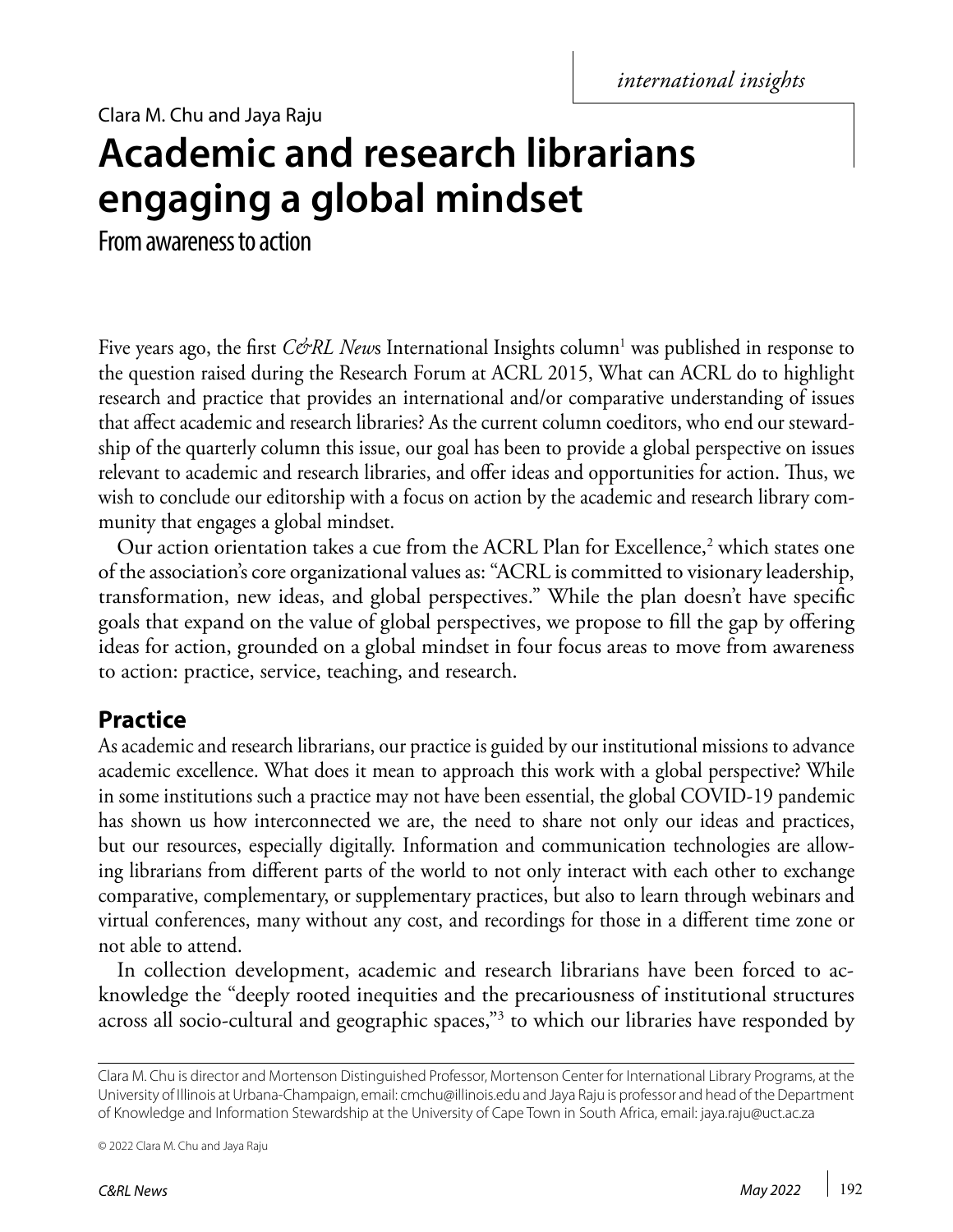developing short-term policies of suspending our paywalls (e.g., JSTOR expanded access)<sup>4</sup> and restricted access (e.g., Hathi Trust) $^5$  as well as by expanding institutional affiliation to the necessarily virtual international scholars to access resources that they would only have been able to access physically at the host institution. While these policies have addressed the immediate needs of their respective constituencies and institutional partners, these measures point to rethinking and broadening support for international scholarship through digital means. These implications for resource sharing and the open access movement underscore the need to change our policies and economic models to close the gap between less- and greater-resourced libraries and Global North and Global South academic institutions.

# **Service**

Academic and research librarians engage their leadership through institutional, professional, scholarly, and community service. Here, we focus on professional association service, from which lessons can be drawn for service in other contexts. International matters in professional associations are most often addressed in a distributed or concentrated manner or both. In a distributed approach, global perspectives are applied across all association activities, while in a concentrated approach, sub-units (e.g., committees, special interest groups, round tables) have the specific charge to address international association matters. We advance the adoption of both approaches that simultaneously enable all association members to assume responsibility for global-mindedness and action, and to allow internationally focused sub-units to concentrate expertise and provide leadership for international action by the association. Complementary to this association approach is the need for collaboration with associations from other regions (e.g., ACRL with LIBER [Ligue des Bibliothèques Européennes de Recherche—Association of European Research Libraries and international associations] or the Association of Caribbean University, Research, and Institutional Libraries) or international ones, such as IFLA (International Federation of Library Associations and Institutions), which has an Academic and Research Libraries Section.

# **Teaching**

The ACRL Plan for Excellence lists as one of its goals: advancing "equitable and inclusive pedagogical practices for libraries to support student learning" and to do so by empowering "libraries to build sustainable, equitable, and responsive information literacy programs." This ACRL strategic focus needs to be viewed in a context of "disruptive" innovations resulting from rapidly evolving digital technologies globally, requiring increasing pedagogical support from academic librarians working in the higher education (HE) environment. However, in a context of globalization of HE, such support for institutions' teaching and learning from academic librarians requires a global mindset that is culturally and socially inclusive as well as embraces multiple ways of knowing. The forthcoming new IFLA Guidelines for Professional Library and Information Science (LIS) Education Programmes $^6$  also advocates in "Literacies and Learning," one of its eight foundational knowledge areas (FKAs), that LIS professionals foster multiple literacies and lifelong learning in all contexts, including orality and traditional knowledge.

In a context of such global and inclusive imperatives, we draw exemplars from the University of Cape Town (UCT) in South Africa, of transitioning to action the global mindset awareness in librarians' support of HE teaching and learning. In the aftermath of severe impact of the COVID-19 pandemic on a diversity of teaching and learning communities at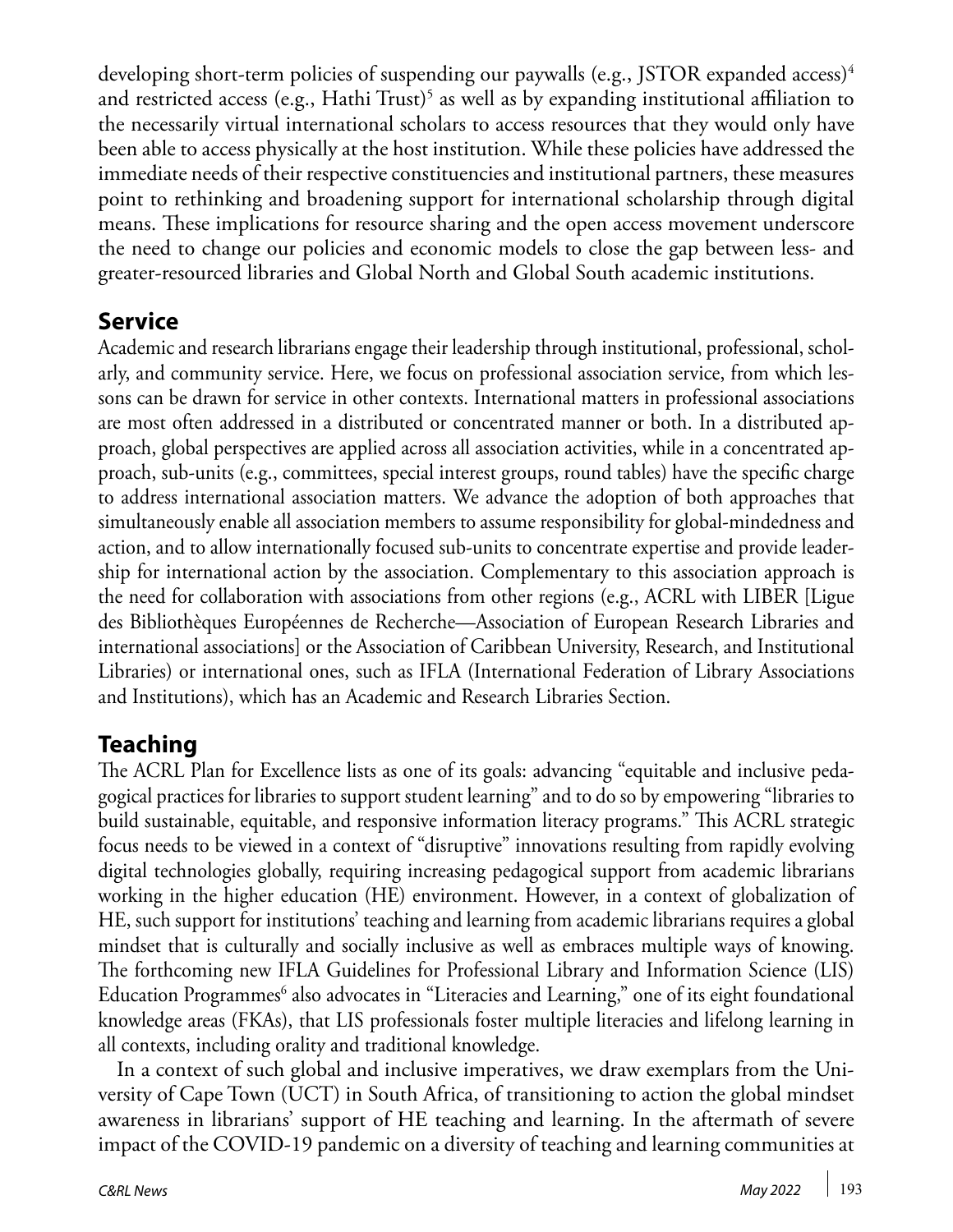a residential university in a highly unequal society such as South Africa, whose inequalities and inequities were starkly accentuated by the pandemic, UCT Libraries acknowledged its team of academic librarians for: "… embracing the new ways of being, thinking and doing … we succeeded in making a huge paradigm and mindset shift" in addressing the teaching and learning support required by a diverse user community. In an effort to transition from a mindset of awareness of equity, diversity, inclusivity, and accessibility to tangible action, UCT Libraries, in a context of largely digitally mediated teaching and learning in a pandemic-induced environment, engaged in a "re-conceptualization of the entire UCTL network of libraries for future relevance and sustainability."7

Two examples, *inter alia,* of such actions in teaching support include the reconceptualizing of user services and information literacy programs. UCT Libraries reported in its Library Working Group Report that in conceptualizing its Virtual Library Services, its librarians "continuously visited its services to ensure optimal support commensurate with changing COVID protocols" and that in doing so it "kept track of international practice," but developed "its own benchmarks for an engaged service model" that suited local user needs amongst a diverse user community. To address inequities in device and connectivity needs, typical of an unequal South African society, as well as other challenges, UCT Libraries opted for a challenging and labor-intensive "hybrid service model" to provide "as equal a service as possible" in dual environments (campus and virtual) and which involved "reskilling and upskilling of staff" in a highly transient HE environment.

A second exemplar of global mindset transition to action worth noting is how UCT Libraries re-imagined "information literacy in the form of scholarly and research capabilities." According to the Library Working Group Report, this reimagination was "underpinned by the need to address the inequities within the [South African] education system [a legacy from its apartheid past] and the provision of context for students" to embrace information literacy skills. Hence a period of engagement by the Library Teaching and Learning Task Team with academics and students resulted in a series of learning modules (e.g., Tackling your first assignment, Information gathering, etc.] "mapped to the research life cycle to give meaning and context," especially to undergraduate students coming from underserved backgrounds.

#### **Research**

Research support from academic and research libraries also has been transformed by rapidly evolving digital technology. This transformation has been informed by developments in copyright legislation, budget constraints and funding challenges, knowledge sharing and related policies, institutional strategies, and structures.<sup>8</sup> Hence, academic libraries globally have been rethinking and reimagining their services to meet changing needs and requirements of their research user communities. UCT Libraries has been no exception. In a context of competition among researchers for limited resources at national, regional, and even international levels, academic libraries such as UCT Libraries have restructured their services to accommodate new areas of research support and, in the process, demonstrated a move from awareness to action in global mindset in response to Global South research imperatives.

For example, the Library Working Group Report makes reference to UCT Libraries' Bibliometric Services assisting researchers to "showcase their research impact," including "aligning the service with a broader research impact in mind"; that is, impact beyond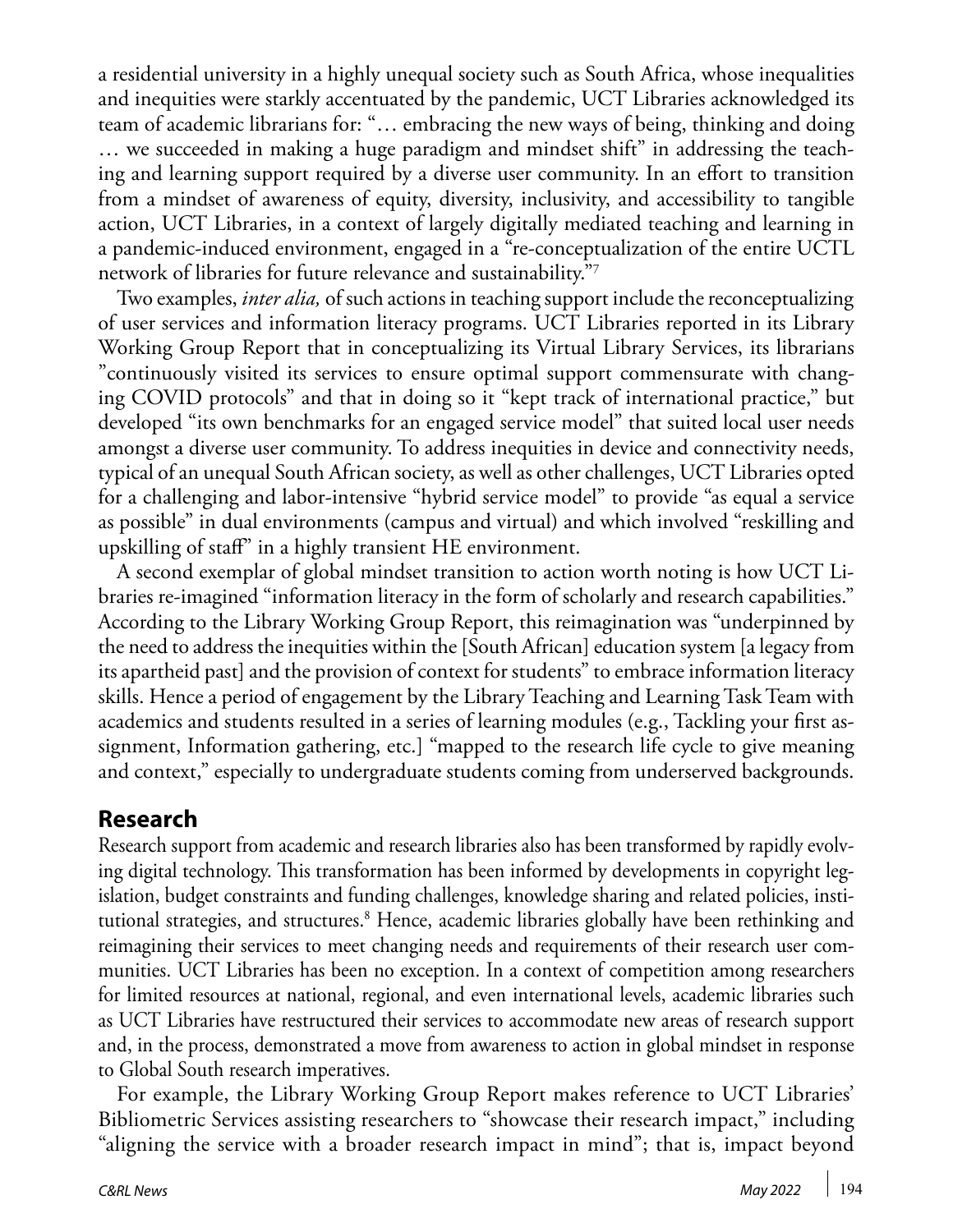the academy and into the realms of African society, economy, public policy, services, the environment, etc.

The ACRL Plan for Excellence lists as a research goal the need for the "academic and research library workforce" to accelerate the "transition to more open and equitable systems of scholarship." This global mindset shift is evidenced in the work of academic librarians at a research-intensive university such as UCT through its Library as Publisher Services involving UCT Libraries hosting platforms (institutionally as well as across the African continent) for open access publishing of journals as well as monographs. This is a direct response to addressing social justice imperatives of inclusivity and accessibility by making institutional scholarship accessible to the "African continent first [where it is needed to address local challenges] and then to the world."

## **Conclusion**

We conclude by referring back to the ACRL Plan for Excellence and specifically to the concluding sentence of its Core Commitment to Equity, Diversity, and Inclusion:

The Association will acknowledge and address historical racial inequities; challenge oppressive systems within academic libraries; value different ways of knowing; and identify and work to eliminate barriers to equitable services, spaces, resources, and scholarship.

To advance the core value of global perspectives, the commitment of the association should engage historical racial inequalities comparatively across the globe; challenge oppressive systems within academic libraries collaboratively across geographic spaces; value different ways of knowing in the Global North and Global South; and identify and work to eliminate barriers to equitable services, spaces, resources, and scholarship as a universal and collective imperative.

Lastly, we call for the inclusion of global perspectives in ACRL's ongoing and future strategic planning, and more particularly moving global perspectives from a core value to articulating goals and objectives.

# **Notes**

1. Clara M. Chu, Barbara J. Ford, Steven W. Witt, Jesús Lau and Donna Scheeder, "Your Global Professional Voice: Engage with IFLA in the United States and Beyond," *C&RL News* 77, no. 5 (2016): 239-242,<https://doi.org/10.5860/crln.77.5.9493>.

2. Association for College and Research Libraries, "ACRL Plan for Excellence," (accessed March 25, 2022).

3. Joint Area Studies Task Force, "Coalition of Librarians for Equity and Access, July 31, 2020," <https://coalition-lea.org/mission-statement/> (accessed March 31, 2022).

4. JSTOR, "Expanded Access to Journals and Primary Sources: Supporting Libraries During the COVID-19 Crisis," [https://about.jstor.org/covid19/expanded-access-to-collections/](https://about.jstor.org/covid19/expanded-access-to-collections /) (accessed March 25, 2022).

5. Natalie Fulkerson, Sandra McIntyre and Melissa Stewart, "HathiTrust Emergency Temporary Access Service: Reaping the Rewards of Long-term Collaboration," *Collaborative Librar-*